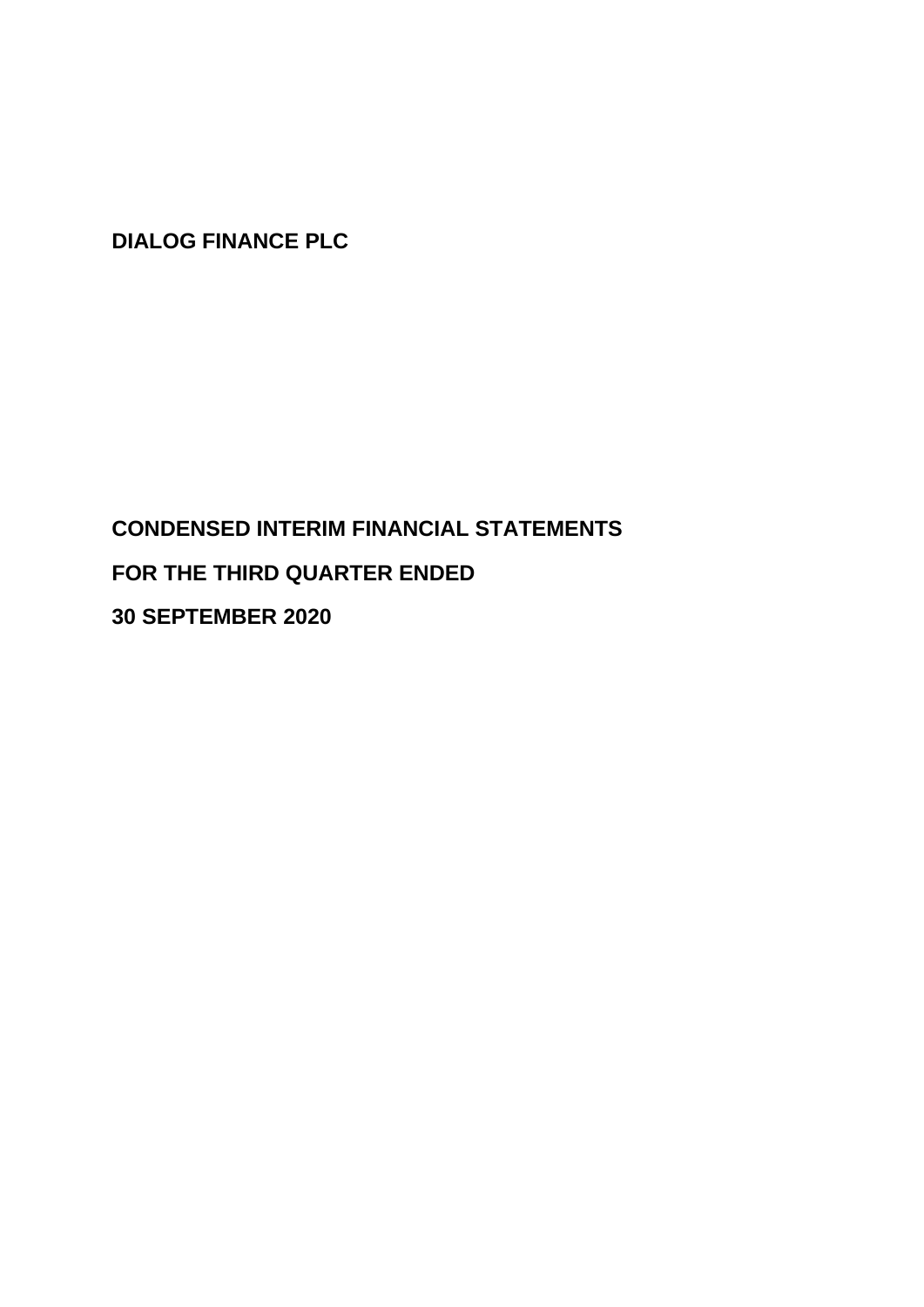#### **Statement of financial position**

#### **(all amounts in Sri Lanka Rupees thousands)**

|                                                                   | 30 Sep 2020<br>(Unaudited) | 31 Dec 2019<br>(Audited) |
|-------------------------------------------------------------------|----------------------------|--------------------------|
| <b>ASSETS</b>                                                     |                            |                          |
| Cash and cash equivalents                                         | 698,732                    | 129,419                  |
| Placements with banks and financial institutions                  | 1,145,806                  | 647,360                  |
| Securities purchased under repurchase agreements                  | 74,108                     | 76,221                   |
| Financial assets at fair value through profit or loss             | 1,174                      | 1,286                    |
| Financial assets at amortised cost - loans and advances           | 803,501                    | 1,023,629                |
| Financial assets at fair value through other comprehensive income | 1,980                      | 1,980                    |
| Financial investments at amortised cost                           | 2,135                      | 2,085                    |
| Other assets                                                      | 199,095                    | 256,948                  |
| Current tax receivable                                            | 6,255                      | 6,255                    |
| Right-of-use assets                                               | 25,725                     | 30,934                   |
| Property, plant and equipment                                     | 83,146                     | 88,445                   |
| Intangible assets                                                 | 87,846                     | 82,572                   |
| Deferred tax assets                                               | 36,948                     | 36,948                   |
| <b>Total assets</b>                                               | 3,166,451                  | 2,384,082                |
| <b>LIABILITIES</b>                                                |                            |                          |
| Financial liabilities at amortised cost - due to customers        | 1,055,076                  | 818,869                  |
| Retirement benefit obligations                                    | 8,766                      | 7,900                    |
| Lease liabilities                                                 | 28,081                     | 29,803                   |
| <b>Other liabilities</b>                                          | 73,626                     | 73,848                   |
| <b>Total liabilities</b>                                          | 1,165,549                  | 930,420                  |
| <b>EQUITY</b>                                                     |                            |                          |
| Stated capital                                                    | 2,374,510                  | 1,673,165                |
| Statutory reserve fund                                            | 11,361                     | 11,361                   |
| Fair value through other comprehensive income reserve             | 1,471                      | 1,471                    |
| <b>Accumulated losses</b>                                         | (386, 440)                 | (232, 335)               |
| <b>Total equity</b>                                               | 2,000,902                  | 1,453,662                |
| <b>Total equity and liabilities</b>                               | 3,166,451                  | 2,384,082                |
| Net assets per share (Rs.)                                        | 18.39                      | 15.92                    |
| Commitments and contingencies                                     | 227,679                    | 225,052                  |

The notes on pages 5 to 10 form an integral part of these financial statements.

**CERTIFICATION**

We certify that the above Interim Financial Statements are in compliance with the requirements of the Companies Act No: 7 of 2007 and give true and fair view of the state of affairs of Dialog Finance PLC as at 30 September 2020 and its loss for the period ended 30 September 2020.

Signed Signed **…………………………. ………………………... Head of Finance <b>Director/Chief Executive Officer Director/Chief Executive Officer Date: 09/11/2020** Date: 09/11/2020

The Board of Directors is responsible for the preparation and presentation of these financial statements.

Signed for and on behalf of the Board of Directors by,

**Signed ………………………… Director Director** 

 Signed **…………………………** Date: 09/11/2020 Date: 09/11/2020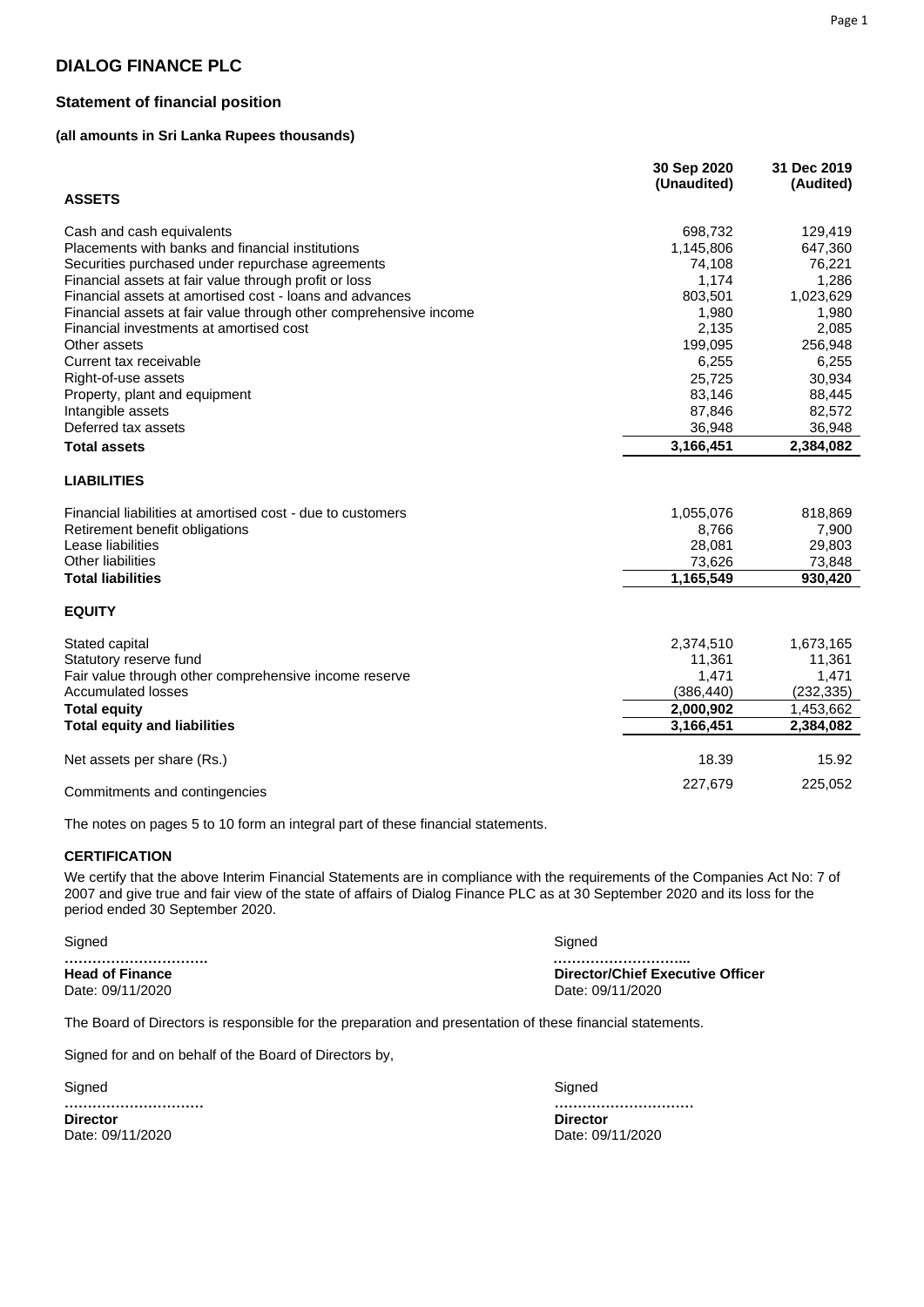### **Statement of profit or loss and other comprehensive income**

#### **(all amounts in Sri Lanka Rupees thousands)**

|                                                                                         |                | Nine months ended 30 Sep |                | Three months ended 30 Sep |              |           |  |
|-----------------------------------------------------------------------------------------|----------------|--------------------------|----------------|---------------------------|--------------|-----------|--|
|                                                                                         | 2020           | 2019                     | Change         | 2020                      | 2019         | Change    |  |
|                                                                                         | (Unaudited)    | (Unaudited)              | ℅              | (Unaudited)               | (Unaudited)  | %         |  |
| Interest income                                                                         | 162,530        | 184,981                  | (12)           | 56,108                    | 66,286       | (15)      |  |
| Less: Interest expense                                                                  | (52, 043)      | (54, 115)                | (4)            | (17, 125)                 | (15, 744)    | 9         |  |
| Net interest income                                                                     | 110,487        | 130,866                  | (16)           | 38,983                    | 50,542       | (23)      |  |
| Fee and commission income                                                               | 1,309          | 67,782                   | (98)           | 614                       | 23,752       | (97)      |  |
| Net (losses) / gains from trading<br>Other operating income                             | (56)<br>17,264 | 6<br>8,384               | (1,033)<br>106 | 277<br>10,697             | 183<br>3,555 | 51<br>201 |  |
| <b>Total operating income</b>                                                           | 129,004        | 207,038                  | (38)           | 50,571                    | 78,032       | (35)      |  |
| Less: Impairment charges and<br>other losses / (reversals)                              | (58, 300)      | (96, 815)                | (40)           | 4,450                     | (34, 493)    | (113)     |  |
| Net operating income                                                                    | 70,704         | 110,223                  | (36)           | 55,021                    | 43,539       | 26        |  |
| <b>Less: Operating expenses</b>                                                         |                |                          |                |                           |              |           |  |
| Personnel expenses                                                                      | (107, 254)     | (127, 494)               | (16)           | (38, 639)                 | (42, 496)    | (9)       |  |
| Depreciation and amortisation                                                           | (33,790)       | (27, 479)                | 23             | (12, 893)                 | (11, 257)    | 15        |  |
| Other expenses                                                                          | (82, 313)      | (110, 827)               | (26)           | (21, 164)                 | (35, 018)    | (40)      |  |
| Operating loss before taxes on                                                          |                |                          |                |                           |              |           |  |
| financial services                                                                      | (152, 653)     | (155, 577)               | (2)            | (17, 675)                 | (45, 232)    | (61)      |  |
| Tax reversal on financial services                                                      |                | 1,475                    | (100)          |                           |              | ٠         |  |
| Loss before tax for the period                                                          | (152, 653)     | (154, 102)               | (1)            | (17, 675)                 | (45, 232)    | (61)      |  |
| Income tax reversal / (charge)                                                          |                |                          |                |                           |              |           |  |
| Loss for the period                                                                     | (152, 653)     | (154, 102)               | (1)            | (17, 675)                 | (45, 232)    | (61)      |  |
| Other comprehensive income<br>Items that will not be reclassified<br>to profit or loss: |                |                          |                |                           |              |           |  |
| Actuarial gains on defined benefit<br>plans                                             |                | 1,311                    | (100)          |                           |              |           |  |
| Deferred tax effect on actuarial<br>gains on defined benefit plans                      |                | (367)                    | (100)          |                           |              |           |  |
| Other comprehensive income,<br>net of tax                                               |                | 944                      | (100)          |                           |              |           |  |
|                                                                                         |                |                          |                |                           |              |           |  |
| Total comprehensive income for                                                          |                |                          |                |                           |              |           |  |
| the period, net of tax                                                                  | (152, 653)     | (153, 158)               | (0)            | (17, 675)                 | (45, 232)    | (61)      |  |
|                                                                                         |                |                          |                |                           |              |           |  |
| Loss per share (Rs.)                                                                    | (1.54)         | (1.87)                   |                | (0.18)                    | (0.55)       |           |  |

The notes on pages 5 to 10 form an integral part of these financial statements.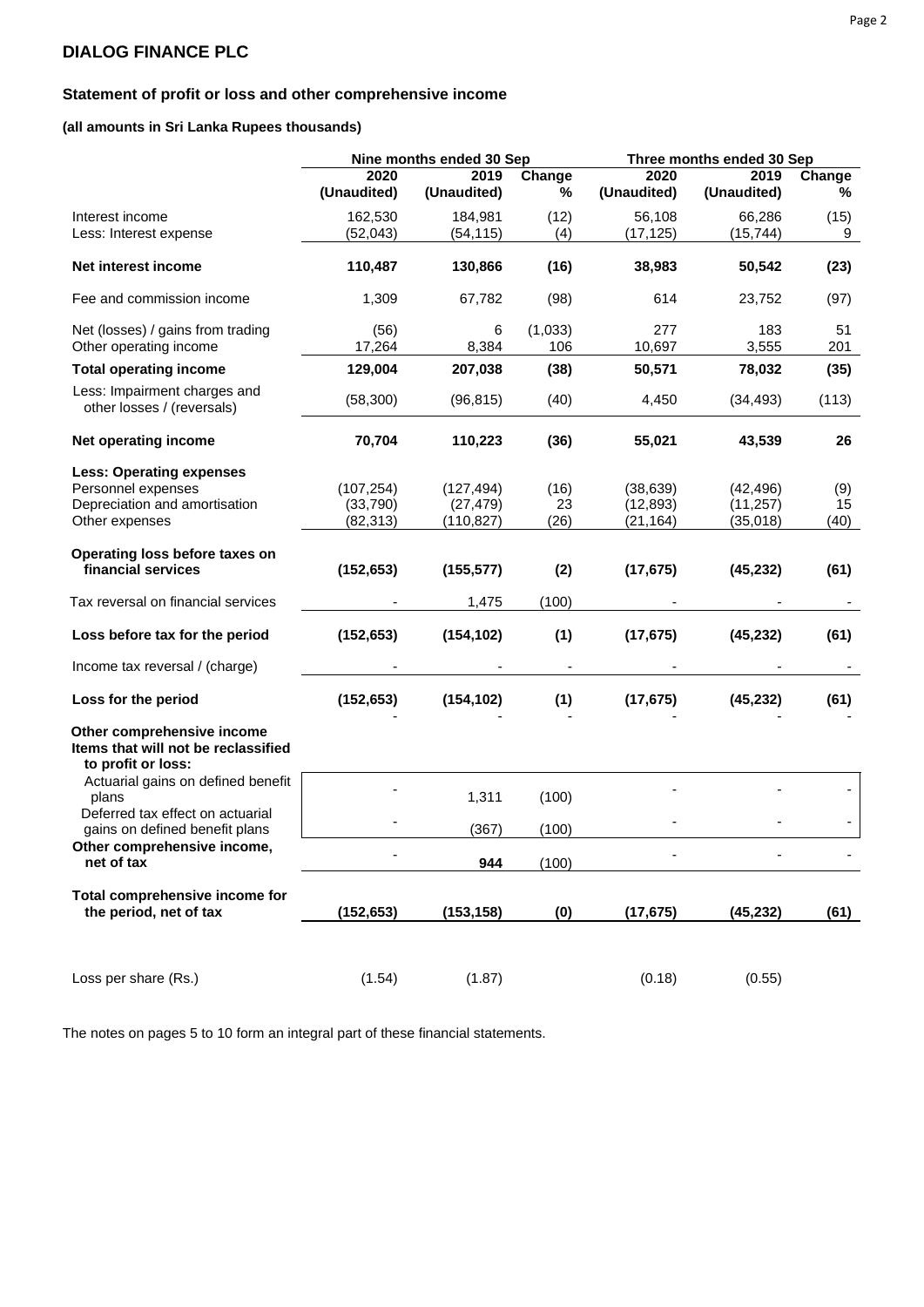### **Statement of changes in equity**

#### **(all amounts in Sri Lanka Rupees thousands)**

| Balance at 1 April 2019<br>909,038<br>(86, 851)<br>833,548<br>11,361<br>(143, 666)<br>(143, 666)<br>Loss for the period<br>Other comprehensive income,<br>(139)<br>1,471<br>net of tax<br>1,332<br><b>Total comprehensive</b><br>income for the period<br>(143, 805)<br>1,471<br>(142, 334)<br>764,127<br>Rights issue during the period<br>764,127<br>Rights issue expenses<br>(1,679)<br>(1,679)<br><b>Balance at 31 December</b><br>2019<br>1,471<br>1,673,165<br>(232, 335)<br>11,361<br>1,453,662<br>(232, 335)<br>11,361<br>1,471<br>1,453,662<br><b>Balance at 1 January 2020</b><br>1,673,165<br>Loss for the period<br>(152, 653)<br>(152, 653)<br>Rights issue during the period<br>701,345<br>701,345<br>Rights issue expenses<br>(1, 451)<br>(1, 451)<br><b>Balance at 30 September</b><br>2020<br>1,471<br>2,000,902<br>2,374,510<br>(386, 440)<br>11,361<br>Balance at 1 April 2018<br>28,767<br>11,361<br>60,000<br>410,017<br>309,889<br>Impact of adopting SLFRS 9 at<br>1 April 2018<br>(45, 926)<br>(45, 926)<br><b>Restated balance under</b><br>364,091<br>309,889<br>(17, 159)<br>11,361<br>60,000<br>SLFRS 9 at 1 April 2018<br>599,149<br>599,149<br>Rights issue during the period<br>٠<br>Loss for the period<br>(67, 140)<br>(67, 140)<br><b>Balance at 31 December</b><br>2018<br>909,038<br>(84, 299)<br>11,361<br>60,000<br>896,100<br><b>Balance at 1 January 2019</b><br>909,038<br>(84, 299)<br>11,361<br>60,000<br>896,100<br>(154, 102)<br>(154, 102)<br>Loss for the period<br>Other comprehensive income,<br>net of tax<br>944<br>944<br><b>Total comprehensive</b><br>income for the period<br>(153, 158)<br>(153, 158)<br>Transferred to retained<br>60,000<br>(60,000)<br>earnings<br>Rights issue during the period<br>764,127<br>764,127<br>(2,905)<br>(2,905)<br>Rights issue expense<br><b>Balance at 30 September</b><br>2019<br>1,673,165<br>(180, 362)<br>11,361<br>1,504,164 | <b>Stated</b><br>capital | <b>Retained</b><br>earnings /<br>accumulated<br>losses | <b>Statutory</b><br>reserve<br>fund | General<br>reserve | <b>Fair value</b><br>through other<br>comprehensive<br>income reserve | <b>Shares</b><br>pending<br>allotment | <b>Total</b> |
|------------------------------------------------------------------------------------------------------------------------------------------------------------------------------------------------------------------------------------------------------------------------------------------------------------------------------------------------------------------------------------------------------------------------------------------------------------------------------------------------------------------------------------------------------------------------------------------------------------------------------------------------------------------------------------------------------------------------------------------------------------------------------------------------------------------------------------------------------------------------------------------------------------------------------------------------------------------------------------------------------------------------------------------------------------------------------------------------------------------------------------------------------------------------------------------------------------------------------------------------------------------------------------------------------------------------------------------------------------------------------------------------------------------------------------------------------------------------------------------------------------------------------------------------------------------------------------------------------------------------------------------------------------------------------------------------------------------------------------------------------------------------------------------------------------------------------------------------------------------------------------------------------------------------------|--------------------------|--------------------------------------------------------|-------------------------------------|--------------------|-----------------------------------------------------------------------|---------------------------------------|--------------|
|                                                                                                                                                                                                                                                                                                                                                                                                                                                                                                                                                                                                                                                                                                                                                                                                                                                                                                                                                                                                                                                                                                                                                                                                                                                                                                                                                                                                                                                                                                                                                                                                                                                                                                                                                                                                                                                                                                                              |                          |                                                        |                                     |                    |                                                                       |                                       |              |
|                                                                                                                                                                                                                                                                                                                                                                                                                                                                                                                                                                                                                                                                                                                                                                                                                                                                                                                                                                                                                                                                                                                                                                                                                                                                                                                                                                                                                                                                                                                                                                                                                                                                                                                                                                                                                                                                                                                              |                          |                                                        |                                     |                    |                                                                       |                                       |              |
|                                                                                                                                                                                                                                                                                                                                                                                                                                                                                                                                                                                                                                                                                                                                                                                                                                                                                                                                                                                                                                                                                                                                                                                                                                                                                                                                                                                                                                                                                                                                                                                                                                                                                                                                                                                                                                                                                                                              |                          |                                                        |                                     |                    |                                                                       |                                       |              |
|                                                                                                                                                                                                                                                                                                                                                                                                                                                                                                                                                                                                                                                                                                                                                                                                                                                                                                                                                                                                                                                                                                                                                                                                                                                                                                                                                                                                                                                                                                                                                                                                                                                                                                                                                                                                                                                                                                                              |                          |                                                        |                                     |                    |                                                                       |                                       |              |
|                                                                                                                                                                                                                                                                                                                                                                                                                                                                                                                                                                                                                                                                                                                                                                                                                                                                                                                                                                                                                                                                                                                                                                                                                                                                                                                                                                                                                                                                                                                                                                                                                                                                                                                                                                                                                                                                                                                              |                          |                                                        |                                     |                    |                                                                       |                                       |              |
|                                                                                                                                                                                                                                                                                                                                                                                                                                                                                                                                                                                                                                                                                                                                                                                                                                                                                                                                                                                                                                                                                                                                                                                                                                                                                                                                                                                                                                                                                                                                                                                                                                                                                                                                                                                                                                                                                                                              |                          |                                                        |                                     |                    |                                                                       |                                       |              |
|                                                                                                                                                                                                                                                                                                                                                                                                                                                                                                                                                                                                                                                                                                                                                                                                                                                                                                                                                                                                                                                                                                                                                                                                                                                                                                                                                                                                                                                                                                                                                                                                                                                                                                                                                                                                                                                                                                                              |                          |                                                        |                                     |                    |                                                                       |                                       |              |
|                                                                                                                                                                                                                                                                                                                                                                                                                                                                                                                                                                                                                                                                                                                                                                                                                                                                                                                                                                                                                                                                                                                                                                                                                                                                                                                                                                                                                                                                                                                                                                                                                                                                                                                                                                                                                                                                                                                              |                          |                                                        |                                     |                    |                                                                       |                                       |              |
|                                                                                                                                                                                                                                                                                                                                                                                                                                                                                                                                                                                                                                                                                                                                                                                                                                                                                                                                                                                                                                                                                                                                                                                                                                                                                                                                                                                                                                                                                                                                                                                                                                                                                                                                                                                                                                                                                                                              |                          |                                                        |                                     |                    |                                                                       |                                       |              |
|                                                                                                                                                                                                                                                                                                                                                                                                                                                                                                                                                                                                                                                                                                                                                                                                                                                                                                                                                                                                                                                                                                                                                                                                                                                                                                                                                                                                                                                                                                                                                                                                                                                                                                                                                                                                                                                                                                                              |                          |                                                        |                                     |                    |                                                                       |                                       |              |
|                                                                                                                                                                                                                                                                                                                                                                                                                                                                                                                                                                                                                                                                                                                                                                                                                                                                                                                                                                                                                                                                                                                                                                                                                                                                                                                                                                                                                                                                                                                                                                                                                                                                                                                                                                                                                                                                                                                              |                          |                                                        |                                     |                    |                                                                       |                                       |              |
|                                                                                                                                                                                                                                                                                                                                                                                                                                                                                                                                                                                                                                                                                                                                                                                                                                                                                                                                                                                                                                                                                                                                                                                                                                                                                                                                                                                                                                                                                                                                                                                                                                                                                                                                                                                                                                                                                                                              |                          |                                                        |                                     |                    |                                                                       |                                       |              |
|                                                                                                                                                                                                                                                                                                                                                                                                                                                                                                                                                                                                                                                                                                                                                                                                                                                                                                                                                                                                                                                                                                                                                                                                                                                                                                                                                                                                                                                                                                                                                                                                                                                                                                                                                                                                                                                                                                                              |                          |                                                        |                                     |                    |                                                                       |                                       |              |
|                                                                                                                                                                                                                                                                                                                                                                                                                                                                                                                                                                                                                                                                                                                                                                                                                                                                                                                                                                                                                                                                                                                                                                                                                                                                                                                                                                                                                                                                                                                                                                                                                                                                                                                                                                                                                                                                                                                              |                          |                                                        |                                     |                    |                                                                       |                                       |              |
|                                                                                                                                                                                                                                                                                                                                                                                                                                                                                                                                                                                                                                                                                                                                                                                                                                                                                                                                                                                                                                                                                                                                                                                                                                                                                                                                                                                                                                                                                                                                                                                                                                                                                                                                                                                                                                                                                                                              |                          |                                                        |                                     |                    |                                                                       |                                       |              |
|                                                                                                                                                                                                                                                                                                                                                                                                                                                                                                                                                                                                                                                                                                                                                                                                                                                                                                                                                                                                                                                                                                                                                                                                                                                                                                                                                                                                                                                                                                                                                                                                                                                                                                                                                                                                                                                                                                                              |                          |                                                        |                                     |                    |                                                                       |                                       |              |
|                                                                                                                                                                                                                                                                                                                                                                                                                                                                                                                                                                                                                                                                                                                                                                                                                                                                                                                                                                                                                                                                                                                                                                                                                                                                                                                                                                                                                                                                                                                                                                                                                                                                                                                                                                                                                                                                                                                              |                          |                                                        |                                     |                    |                                                                       |                                       |              |
|                                                                                                                                                                                                                                                                                                                                                                                                                                                                                                                                                                                                                                                                                                                                                                                                                                                                                                                                                                                                                                                                                                                                                                                                                                                                                                                                                                                                                                                                                                                                                                                                                                                                                                                                                                                                                                                                                                                              |                          |                                                        |                                     |                    |                                                                       |                                       |              |
|                                                                                                                                                                                                                                                                                                                                                                                                                                                                                                                                                                                                                                                                                                                                                                                                                                                                                                                                                                                                                                                                                                                                                                                                                                                                                                                                                                                                                                                                                                                                                                                                                                                                                                                                                                                                                                                                                                                              |                          |                                                        |                                     |                    |                                                                       |                                       |              |
|                                                                                                                                                                                                                                                                                                                                                                                                                                                                                                                                                                                                                                                                                                                                                                                                                                                                                                                                                                                                                                                                                                                                                                                                                                                                                                                                                                                                                                                                                                                                                                                                                                                                                                                                                                                                                                                                                                                              |                          |                                                        |                                     |                    |                                                                       |                                       |              |
|                                                                                                                                                                                                                                                                                                                                                                                                                                                                                                                                                                                                                                                                                                                                                                                                                                                                                                                                                                                                                                                                                                                                                                                                                                                                                                                                                                                                                                                                                                                                                                                                                                                                                                                                                                                                                                                                                                                              |                          |                                                        |                                     |                    |                                                                       |                                       |              |
|                                                                                                                                                                                                                                                                                                                                                                                                                                                                                                                                                                                                                                                                                                                                                                                                                                                                                                                                                                                                                                                                                                                                                                                                                                                                                                                                                                                                                                                                                                                                                                                                                                                                                                                                                                                                                                                                                                                              |                          |                                                        |                                     |                    |                                                                       |                                       |              |
|                                                                                                                                                                                                                                                                                                                                                                                                                                                                                                                                                                                                                                                                                                                                                                                                                                                                                                                                                                                                                                                                                                                                                                                                                                                                                                                                                                                                                                                                                                                                                                                                                                                                                                                                                                                                                                                                                                                              |                          |                                                        |                                     |                    |                                                                       |                                       |              |

The notes on pages 5 to10 form an integral part of these financial statements.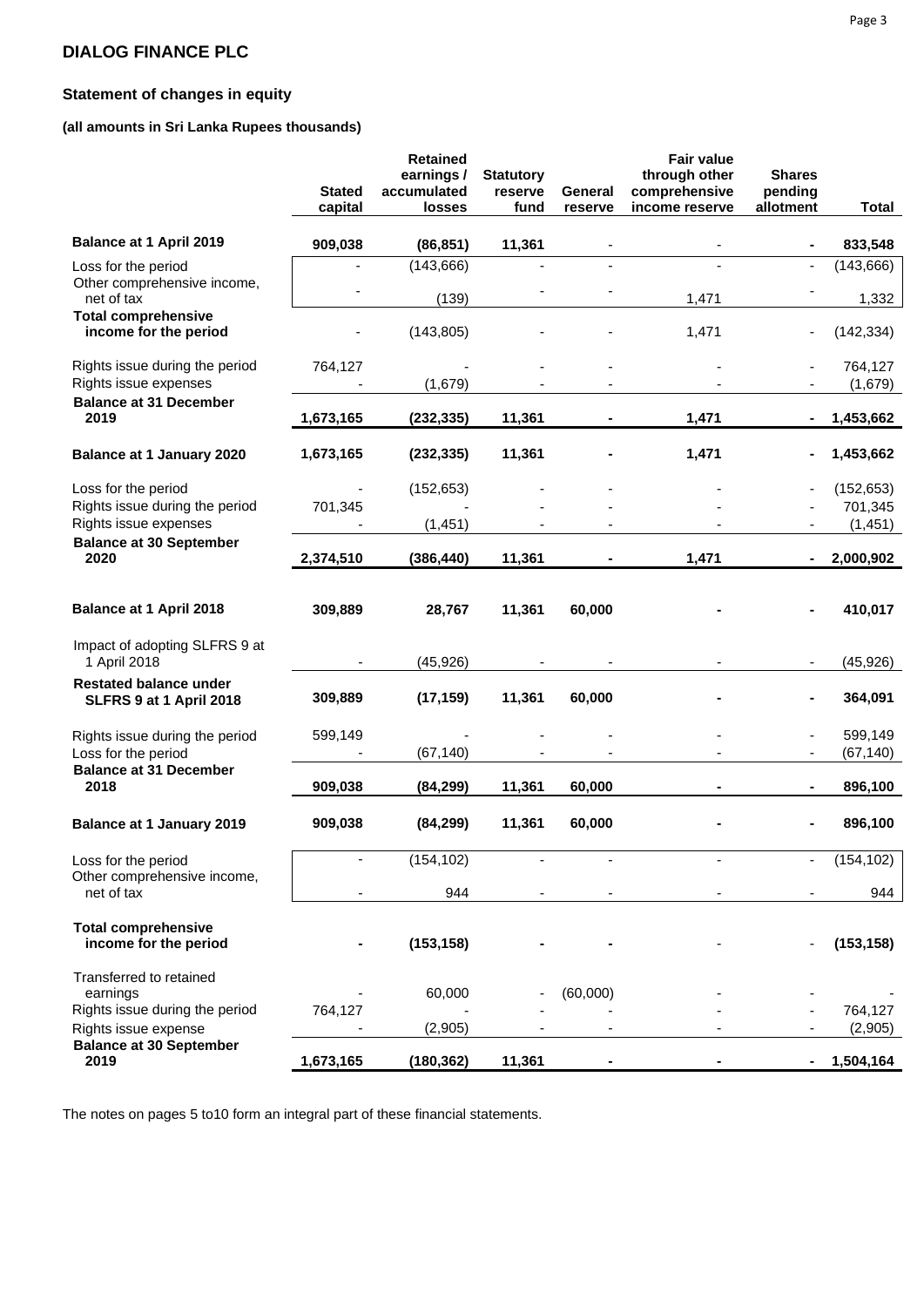#### **Statement of cash flows**

### **(all amounts in Sri Lanka Rupees thousands)**

|                                                                             | Nine months ended 30 Sep |             |
|-----------------------------------------------------------------------------|--------------------------|-------------|
|                                                                             | 2020                     | 2019        |
|                                                                             | (Unaudited)              | (Unaudited) |
| Cash flows from operating activities                                        |                          |             |
| Loss before income tax<br>Adjustment for,                                   | (152, 653)               | (154, 102)  |
| Interest expenses                                                           | 52,043                   | 54,115      |
| Depreciation and amortization                                               | 33,790                   | 27,479      |
| Provision for retirement benefit obligation                                 | 1,403                    | 1,620       |
|                                                                             |                          |             |
| Net loss from financial assets at fair value through profit or loss         | 56                       | (6)         |
| Interest on lease liability                                                 | (3, 185)                 | 4,789       |
| Investment income                                                           | (320)                    |             |
| Profit on disposal of property, plant and equipment                         |                          | (400)       |
| Impairment charges and other losses                                         | 58,300                   | 96,815      |
| Operating (loss) / profit before working capital changes                    | (10, 566)                | 30,310      |
|                                                                             |                          |             |
| Decrease / (increase) in loans and advances                                 | 173,343                  | (170, 599)  |
| Decrease / (increase) in other assets                                       | 81,742                   | (227)       |
| Increase in deposits from customers                                         | 236,206                  | 255,836     |
| Decrease in trade and other payables                                        | (7,632)                  | (360, 579)  |
| Cash generated from / (used in) operations                                  | 473,093                  | (245, 259)  |
|                                                                             |                          |             |
| Interest paid                                                               | (52,043)                 | (52, 856)   |
| Payment of retirement gratuity                                              | (537)                    | (1, 181)    |
| Net cash generated from / (used in) operating activities                    | 420,513                  | (299, 296)  |
|                                                                             |                          |             |
| Cash flows from investing activities                                        |                          |             |
| Acquisition of property, plant and equipment                                | (33, 141)                | (114, 666)  |
| Proceeds from sale of property, plant and equipment                         |                          | 400         |
| Acquisition of intangible assets                                            | (15, 310)                | 864         |
| Net Investment in treasury bills                                            | (49)                     | 64,299      |
| Net cash flows from securities purchased under repurchased agreement        | 2,112                    | (65, 931)   |
| Net placements with banks and financial institutions                        | (498, 447)               | (285, 395)  |
| Investment income                                                           | 320                      |             |
| Proceeds from sale of financial assets at fair value through profit or loss | 56                       |             |
|                                                                             |                          |             |
| Net cash used in investing activities                                       | (544, 459)               | (400, 429)  |
| Cash flows from financing activities                                        |                          |             |
| Net proceeds from the rights issue                                          | 699,894                  | 762,448     |
|                                                                             |                          |             |
| Repayment of lease liability                                                | (6,635)                  | (9,028)     |
| Net cash generated from financing activities                                | 693,259                  | 753,420     |
|                                                                             |                          |             |
| Net increase in cash and cash equivalents                                   | 569,313                  | 53,695      |
| Cash and cash equivalents at the beginning of the period                    | 129,419                  | 137,126     |
| Cash and cash equivalents at the end of the period                          | 698,732                  | 190,821     |
|                                                                             |                          |             |
| Analysis of cash and cash equivalents at the end of the period              |                          |             |
| Cash and bank balances                                                      | 698,751                  | 190,835     |
| Less: Impairment provision                                                  | (19)                     | (14)        |
|                                                                             |                          |             |
|                                                                             | 698,732                  | 190,821     |

The notes on pages 5 to10 form an integral part of these financial statement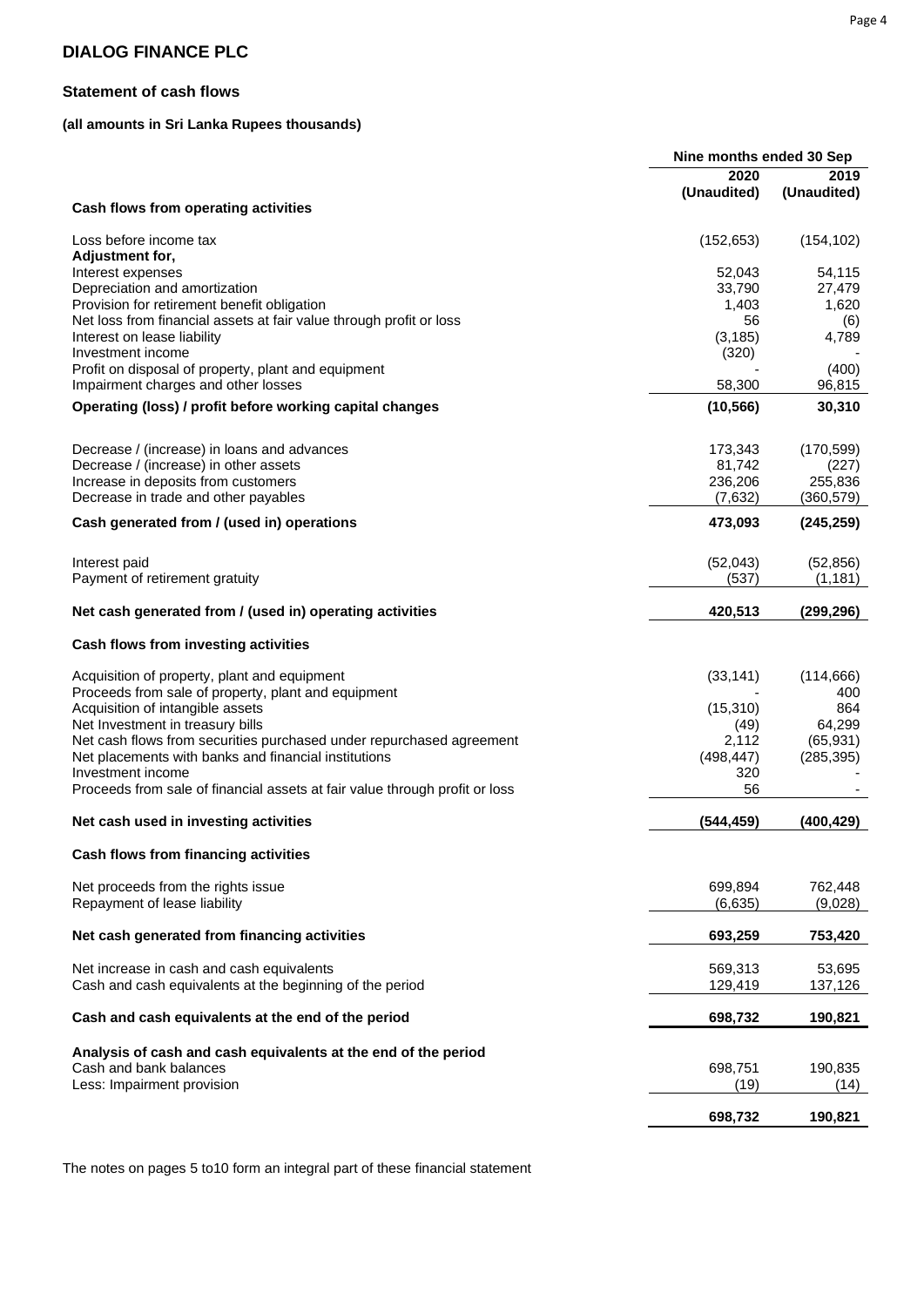## **Financial reporting by segment**

### **(all amounts in Sri Lanka Rupees thousands)**

| For the nine months ended 30 Sep              | <b>Leasing and Hire</b><br>purchase<br>2020 | 2019     | Treasury /<br><b>Investments</b><br>2020 | 2019    | <b>Margin Trading</b><br>2020 | 2019           | Other loan and<br>advance<br>2020 | 2019      | 2020     | <b>Device Financing</b><br>2019 | <b>Unallocated</b><br>2020 | 2019                     | <b>Total</b><br>2020 | 2019       |
|-----------------------------------------------|---------------------------------------------|----------|------------------------------------------|---------|-------------------------------|----------------|-----------------------------------|-----------|----------|---------------------------------|----------------------------|--------------------------|----------------------|------------|
| Net interest income                           | 2,174                                       | 7,684    | 44,584                                   | 38,460  | 5,939                         | 4,028          | 36,976                            | 23,449    | 20,814   | 57,245                          |                            | $\overline{\phantom{a}}$ | 110,487              | 130,866    |
| Net fees and commission income /<br>(expense) | 70                                          | 37       |                                          |         |                               | $\blacksquare$ | 1,288                             | 1,614     | (49)     | 66,131                          | $\blacksquare$             | $\overline{\phantom{a}}$ | 1,309                | 67,782     |
| Net other income                              | 708                                         | 1,717    | 264                                      | 254     |                               |                | 15,988                            | 5,805     |          |                                 | 248                        | 614                      | 17,208               | 8,390      |
| Operating income by segment                   | 2,952                                       | 9,438    | 44,848                                   | 38,714  | 5,939                         | 4,028          | 54,252                            | 30,868    | 20,765   | 123,376                         | 248                        | 614                      | 129,004              | 207,038    |
| <b>Total operating income</b>                 | 2,952                                       | 9,438    | 44,848                                   | 38,714  | 5,939                         | 4,028          | 54,252                            | 30,868    | 20,765   | 123,376                         | 248                        | 614                      | 129,004              | 207,038    |
| Impairment (expense) / reversal               | (1, 498)                                    | 13,610   |                                          | 43      | 5                             | 549            | (96,077)                          | 19,268    | 39,270   | (130, 285)                      |                            | $\overline{a}$           | (58, 300)            | (96, 815)  |
| Net operating income / (expense)              | 1,454                                       | 23,048   | 44,848                                   | 38,757  | 5,944                         | 4,577          | (41, 825)                         | 50,136    | 60,035   | (6,909)                         | 248                        | 614                      | 70,704               | 110,223    |
| Operating expenses                            | (4,984)                                     | (7,670)  |                                          |         | (8, 471)                      | (6, 329)       | (53, 774)                         | (37, 925) | (15,084) | (58,903)                        |                            | $\blacksquare$           | (82, 313)            | (110, 827) |
| Depreciation and amortization                 | (2,046)                                     | (1, 910) |                                          |         | (3, 477)                      | (1, 568)       | (22,075)                          | (9,374)   | (6, 192) | (14, 627)                       | $\blacksquare$             | $\blacksquare$           | (33,790)             | (27, 479)  |
| <b>Segment result</b>                         | (5, 576)                                    | 13,468   | 44,848                                   | 38,757  | (6,004)                       | (3, 320)       | (117, 674)                        | 2,837     | 38,759   | (80, 439)                       | 248                        | 614                      | (45, 399)            | (28,083)   |
| Personnel expenses                            |                                             |          |                                          |         |                               |                |                                   |           |          |                                 |                            |                          | (107, 254)           | (127, 494) |
| Loss from operations                          |                                             |          |                                          |         |                               |                |                                   |           |          |                                 |                            |                          | (152, 653)           | (155, 577) |
| Tax reversal on financial services            |                                             |          |                                          |         |                               |                |                                   |           |          |                                 |                            |                          |                      | 1,475      |
| Loss for the period                           |                                             |          |                                          |         |                               |                |                                   |           |          |                                 |                            |                          | (152, 653)           | (154, 102) |
| <b>Other information</b>                      |                                             |          |                                          |         |                               |                |                                   |           |          |                                 |                            |                          |                      |            |
| <b>Balance at 30 Sep</b>                      |                                             |          |                                          |         |                               |                |                                   |           |          |                                 |                            |                          |                      |            |
| Segment assets                                | 48,650                                      | 62,015   | 1,923,935                                | 864,627 | 82,692                        | 64,153         | 524,917                           | 404,787   | 147,242  | 532,420                         | 439,015                    | 468,879                  | 3,166,451            | 2,396,881  |
| <b>Total assets</b>                           | 48,650                                      | 62,015   | 1,923,935                                | 864,627 | 82,692                        | 64,153         | 524,917                           | 404,787   | 147,242  | 532,420                         | 439,015                    | 468,879                  | 3,166,451            | 2,396,881  |
| Segment liabilities                           | 70,571                                      | 52,062   |                                          |         | 119,952                       | 53,858         | 761,438                           | 339,823   | 213,587  | 446,974                         | $\blacksquare$             |                          | 1,165,548            | 892,717    |
| <b>Total liabilities</b>                      | 70,571                                      | 52.062   |                                          |         | 119.952                       | 53,858         | 761,438                           | 339.823   | 213.587  | 446.974                         |                            | ۰.                       | 1,165,548            | 892,717    |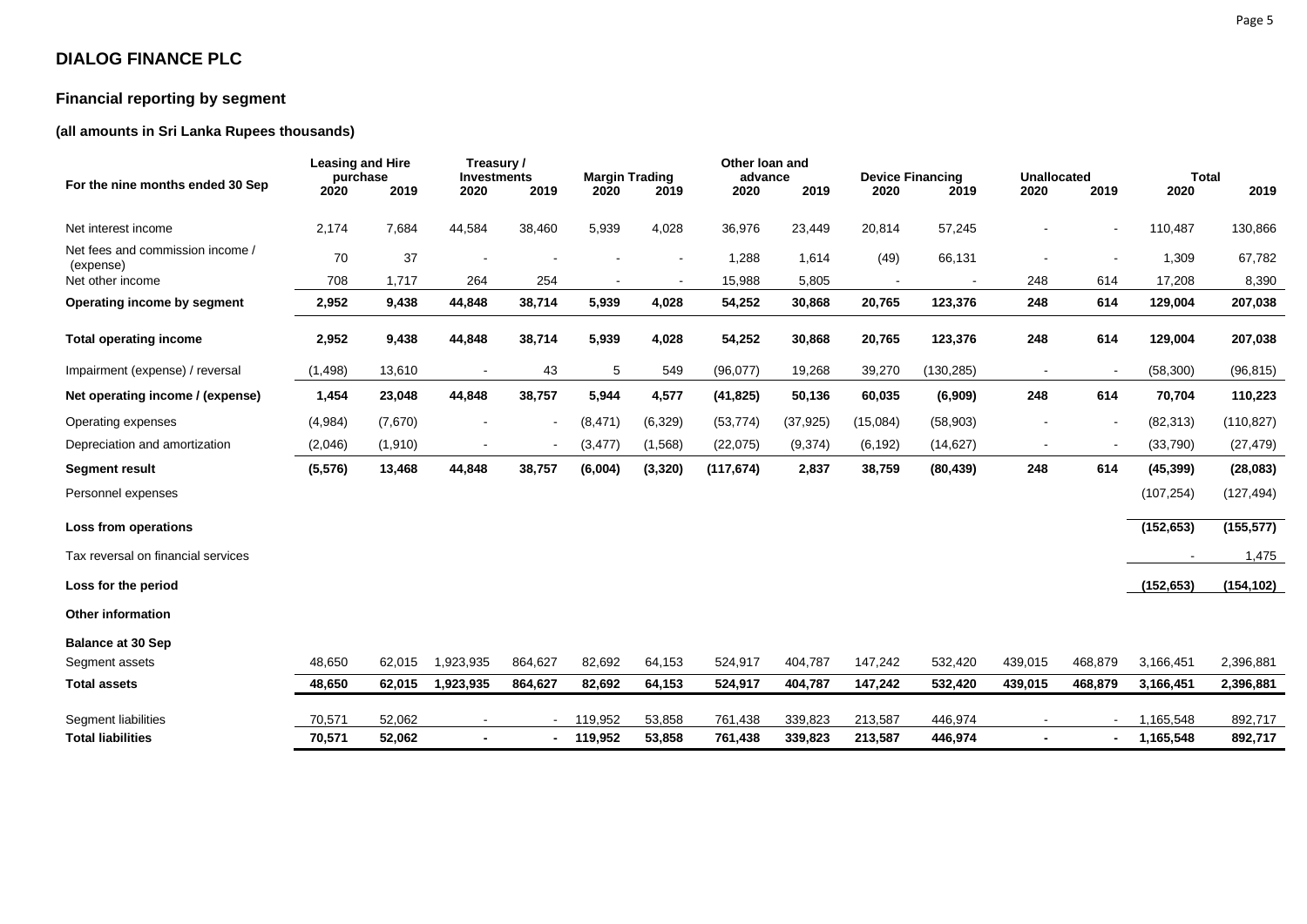#### **(all amounts in the notes are in Sri Lanka Rupees thousands unless otherwise stated)**

#### **1 Basis of preparation**

The condensed interim financial statements for the nine months ended 30 September 2020 of the Company have been prepared in accordance with Sri Lanka Accounting Standard LKAS 34, 'Interim Financial Reporting'. The condensed interim financial statements should be read in conjunction with the audited financial statements for the nine months ended 31 December 2019.

There were no changes to the accounting policies since the publication of the audited financial statements for the nine months ended 31 December 2019.

#### **2 Change of financial year end**

The Company has changed its balance sheet date from 31 March to 31 December with effect from 31 December 2019, in order to align balance sheet date of the Company with that of its holding company, Dialog Axiata PLC.

#### **3 Events after the reporting period**

No circumstances have arisen since the statement of financial position date which requires adjustments to or disclosures in the financial statements.

#### **4 Significant unusual events or transactions affecting assets, liabilities, equity, net income or cash flows**

COVID-19 pandemic has resulted in a substantive shift in management's focus towards ensuring the continued safety of people, uninterrupted services to customers, compliance with guidelines issued by various government authorities and continuity of critical business operations in line with our re-assessed business continuity plan.

The outbreak and the associated developments impacted the business, our customers and staff due to restrictions on movement and economic slowdown. The Company remains committed to support the personal and corporate customers and has adhered to the guidelines and directions issued by the Government and CBSL, when providing financial support and relief to sectors of the economy impacted by the pandemic. The aforesaid relief measures and related restrictions had an adverse impact on the earnings and expected credit losses on loans and advances of the Company.

With the easing of strict lockdown measures starting mid-May, business activity resumed across the country and the Company saw a gradual improvement in recoveries. However, the second wave of outbreak which commenced in early October, is more widespread and the elevated risks result in a gradual shutdown of the country

The current unprecedented situation is yet evolving and the future impact will heavily depend on the complete removal of restrictions and time taken for economic activity to rebound to pre COVID-19 levels. The Company has resorted to aggressive cost rescaling and rationalisation initiatives both in operating and capital expenditure to soften the impact on the business.

Accordingly, the Company does not consider it practical to provide a quantitative estimate of the potential impact in the current context.

There were no other unusual events or transactions affecting assets, liabilities, equity, net income or cash flows due to their nature, size or incidence for the period ended 30 September 2020.

#### **5 Contingent liabilities**

There were no material contingent liabilities as at the reporting date which require adjustments to / or disclosures in the financial statements.

#### **6 Rights issue**

During the period, the Company has issued 17,446,388 shares by way of a Rights Issue in the proportion of seventeen (17) new shares for eighty-nine (89) existing shares held in the capital of the Company. The shares were listed on 3 June 2020. The Company raised Rs. 701,344,798 from the Rights Issue and increased the Stated Capital of the Company from Rs.1,673,164,542 representing 91,336,974 shares to Rs. 2,374,509,340 representing 108,783,362 shares.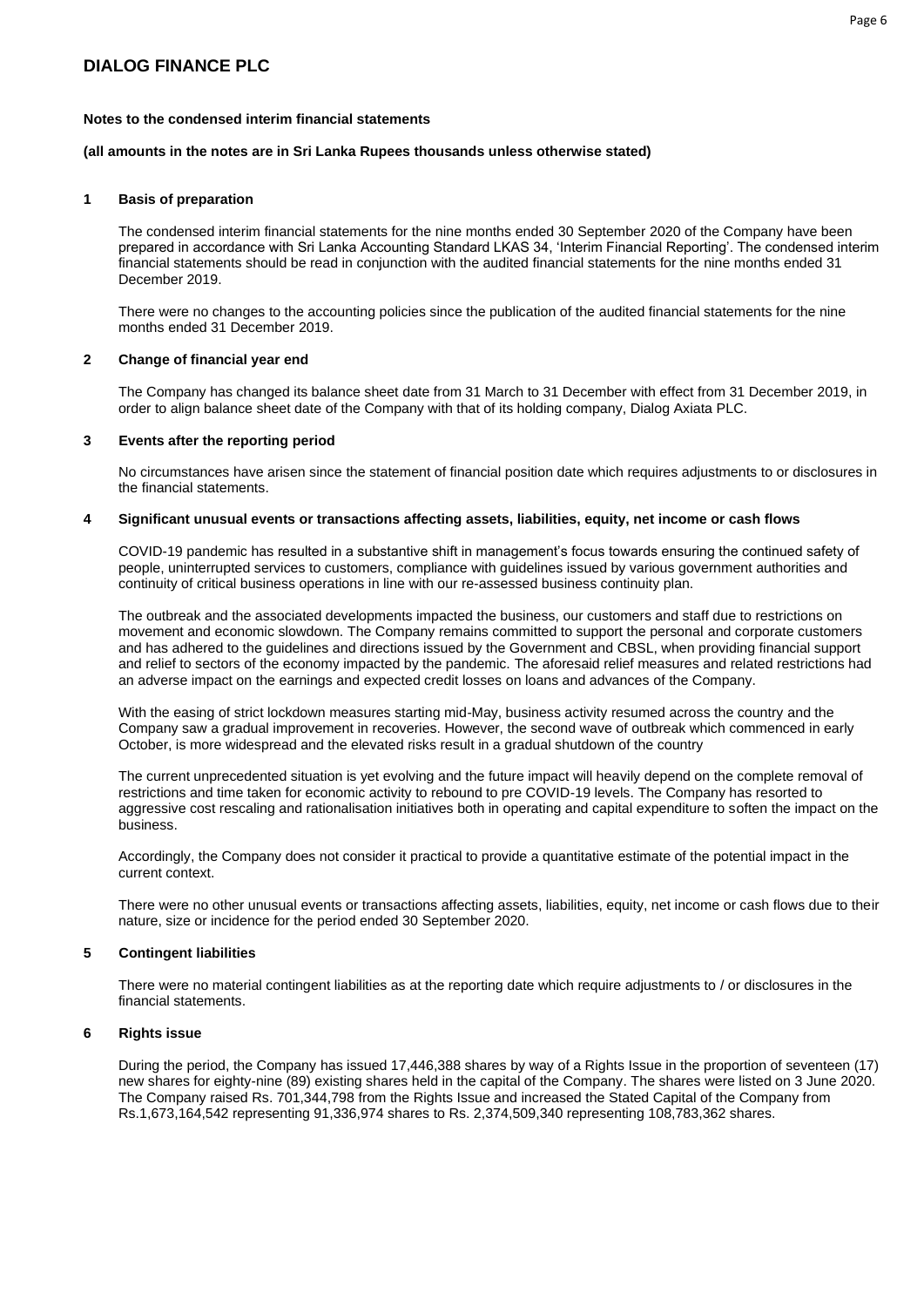#### **Notes to the condensed interim financial statements (Continued)**

#### **7 Fair value of financial instruments**

The Company uses valuation techniques that are appropriate in the circumstances and for which sufficient data are available to measure fair value, maximising the use of relevant observable inputs and minimising the use of unobservable inputs.

All assets and liabilities for which fair value is measured or disclosed in the financial statements are categorised within the fair value hierarchy, described as follows, based on the lowest level input that is significant to the fair value measurement as a whole:

**Level 1** - Quoted (unadjusted) market prices in active markets for identical assets or liabilities

**Level 2** - Valuation techniques for which the lowest level input that is significant to the fair value measurement is directly or indirectly observable

**Level 3** - Valuation techniques for which the lowest level input that is significant to the fair value measurement is unobservable

For assets and liabilities that are recognised in the financial statements on a recurring basis, the Company determines whether transfers have occurred between levels in the hierarchy by re-assessing categorisation (based on the lowest level input that is significant to the fair value measurement as a whole) at the end of each reporting period.

|                                                                                                       |                          |                |                | Measurement criteria and the fair value |                |                |
|-------------------------------------------------------------------------------------------------------|--------------------------|----------------|----------------|-----------------------------------------|----------------|----------------|
|                                                                                                       | Level 1                  |                | Level 3        |                                         | Total          |                |
|                                                                                                       | 30 Sep<br>2020           | 31 Dec<br>2019 | 30 Sep<br>2020 | 31 Dec<br>2019                          | 30 Sep<br>2020 | 31 Dec<br>2019 |
| <b>Financial assets</b>                                                                               |                          |                |                |                                         |                |                |
| Financial assets at fair value through profit or loss<br>Financial assets at fair value through other | 1.174                    | 1.286          | ۰              | ۰                                       | 1.174          | 1,286          |
| comprehensive income                                                                                  | $\overline{\phantom{0}}$ | ۰              | 1.980          | 1.980                                   | 1.980          | 1,980          |

#### **8 Market price per share**

| For the three months ended 30 Sep | 2020<br>Rs. | 2019<br>Rs. |
|-----------------------------------|-------------|-------------|
| - Highest                         | 53.00       | 44.90       |
| - Lowest                          | 34.00       | 30.10       |
| - Last traded                     | 51.00       | 40.00       |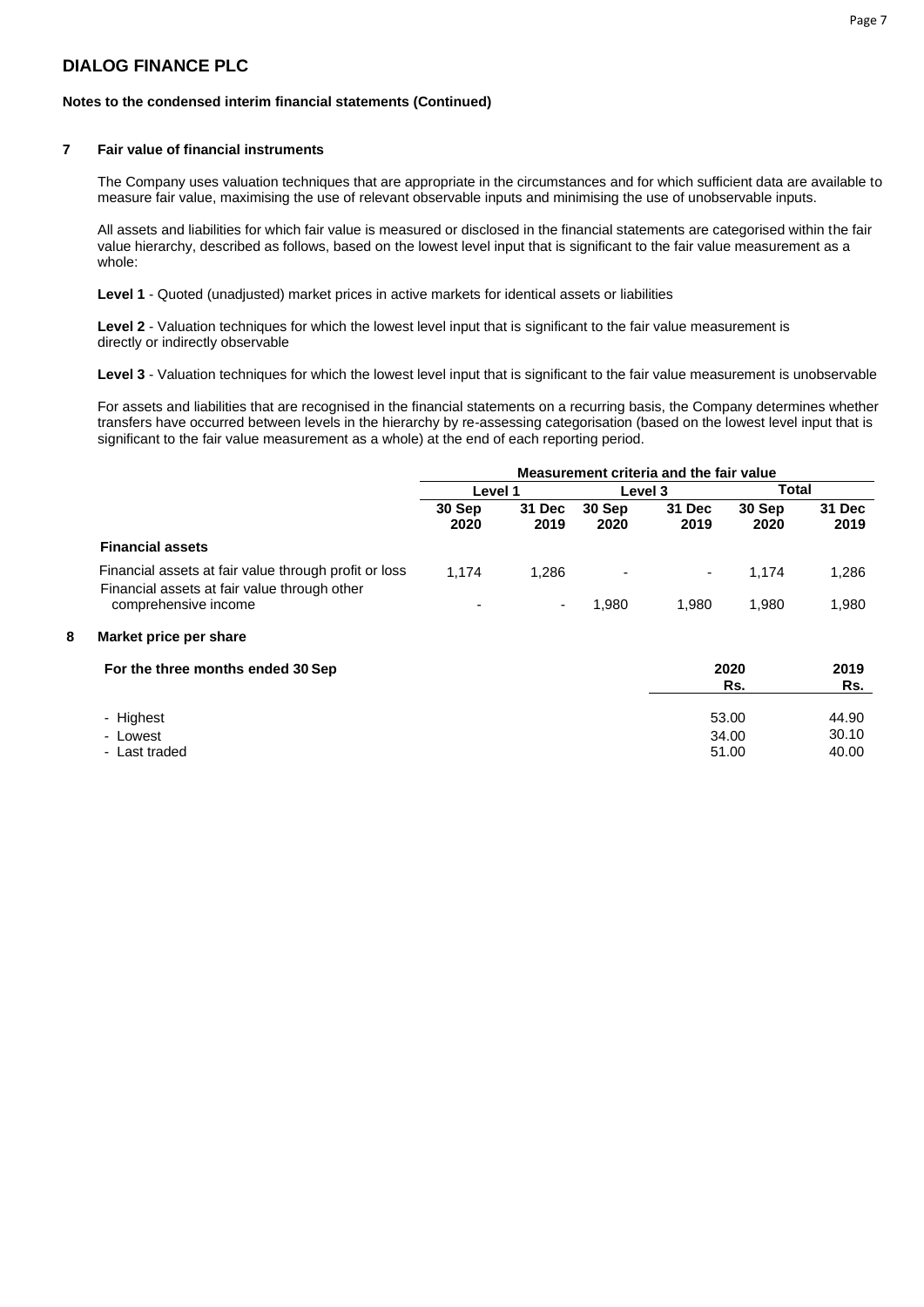#### **Notes to the condensed interim financial statements (Continued)**

#### **9 Twenty largest shareholders of the Company**

|    | <b>Name of Shareholders</b>                            | No. of shares | % Holding |
|----|--------------------------------------------------------|---------------|-----------|
| 1  | Dialog Axiata PLC                                      | 107,755,303   | 99.05     |
| 2  | J.B. Cocoshell (Pvt) Ltd                               | 209,496       | 0.19      |
| 3  | Mr.R.C.J Goonewardene                                  | 177,585       | 0.16      |
| 4  | Mrs.A.A.Raaymakers                                     | 25,000        | 0.02      |
| 5  | Mr.P.S.M Fernando                                      | 22,601        | 0.02      |
| 6  | Mr.L.C.Y Welikala                                      | 22,600        | 0.02      |
| 7  | Mr. R.E Rambukwella                                    | 22,476        | 0.02      |
| 8  | People's Leasing & Finance PLC /C.D.Kohombanwickramage | 17,820        | 0.02      |
| 9  | Mr.K.N.Nandasiri / T.B.Ratna Sujeewa Tennakoon Banda   | 17,600        | 0.02      |
| 10 | Mr.B.C.N Mendis                                        | 14,727        | 0.01      |
| 11 | Mr.B.C.V Mendis                                        | 13,727        | 0.01      |
| 12 | Mr.S.L Paranamange                                     | 13,700        | 0.01      |
| 13 | Mr.G.D.M Ranasinghe/ Mr.O.R.K Ranasinghe               | 13,000        | 0.01      |
| 14 | Mr.T Thiruthtanigainathan                              | 12,344        | 0.01      |
| 15 | Mr.R.L.G Fernando                                      | 12,000        | 0.01      |
| 16 | Mr.N.S Wijesekara                                      | 11,813        | 0.01      |
| 17 | Mr.O.W.D Yasapala                                      | 11,000        | 0.01      |
| 18 | Mr.H.V.S.M Navaratne                                   | 10,000        | 0.01      |
| 19 | Mr.T.D Mahaliyana                                      | 9,940         | 0.01      |
| 20 | Mr.S.R.S De Saram                                      | 8,000         | 0.01      |
|    | Mr.B.P. Sinhage                                        | 8,000         | 0.01      |
|    |                                                        | 108,408,732   | 99.65     |
|    | Others                                                 | 382,630       | 0.35      |
|    | Total                                                  | 108,791,362   | 100.00    |

#### **10 Directors' shareholdings**

None of the Directors and their close family members held any shares in the Company as at 30 September 2020.

#### **11 Public shareholdings**

Information pertaining to public shareholding is as follows:

|                                            | 30 Sep 2020 | 30 Sep 2019 |
|--------------------------------------------|-------------|-------------|
|                                            |             |             |
| Public holding percentage                  | 0.95%       | 1.12%       |
| Number of public shareholders              | 710         |             |
| Float adjusted market capitalisation (Rs.) | 52,705,539  | 40,458,776  |

**(a)** The Company is not compliant with the Minimum Public Holding requirement under option 2 of Rule 7.13.1(b) of the Listing Rules of the Colombo Stock Exchange ('CSE'). Accordingly, the Company was transferred to the Second Board on 10 February 2020.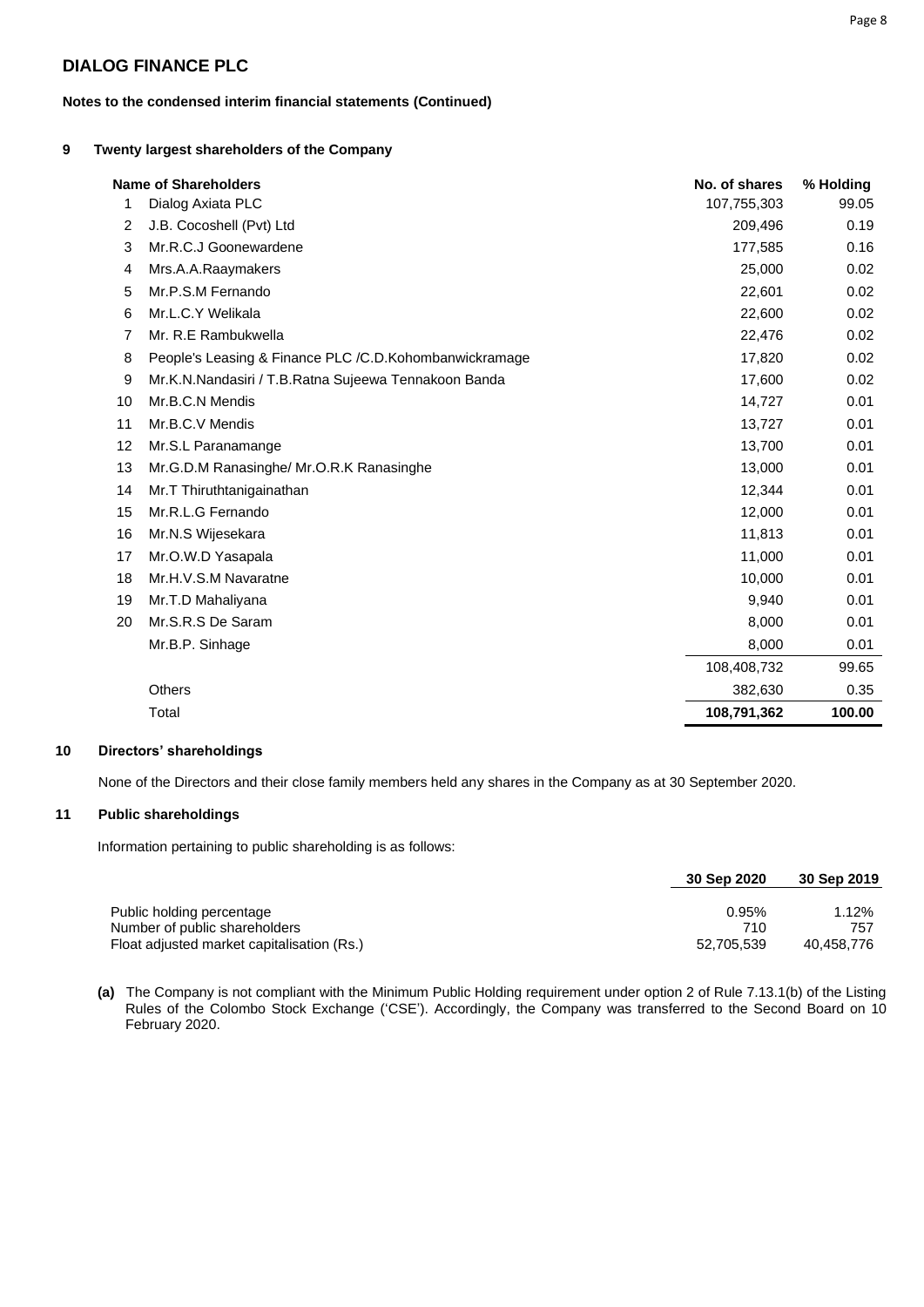#### **Notes to the condensed interim financial statements (Continued)**

#### **12 Rights issue funds utilisation as at 30 September 2020**

### **12.1 Right issue – September 2020**

| <b>Objective</b><br>number | Objective as<br>per circular                   | <b>Amount</b><br>allocated as<br>per circular<br>Rs. | <b>Proposed</b><br>date of<br>utilisation<br>as per<br>circular | Amount<br>allocated<br>from<br>proceeds<br>Rs.<br>(A) | % of total<br>proceeds | Amounts<br>utilised Rs.<br>(B) | $%$ of<br>utilisation<br>against<br>allocation<br>(B/A) | <b>Clarification if</b><br>not fully<br>utilised<br>including<br>where the<br>funds are<br>invested |
|----------------------------|------------------------------------------------|------------------------------------------------------|-----------------------------------------------------------------|-------------------------------------------------------|------------------------|--------------------------------|---------------------------------------------------------|-----------------------------------------------------------------------------------------------------|
| 1                          | To utilise for<br>lending<br>purpose           | 699,739,798                                          | Within 12<br>months<br>(June<br>2021)                           | 699,739,798                                           | 99.77%                 |                                |                                                         | Remaining<br>funds are<br>placed with<br>banks                                                      |
| $\mathbf{2}$               | Expenses<br>relating to<br>the Rights<br>Issue | 1,605,000                                            | $\overline{\phantom{a}}$                                        | 1,605,000                                             | 0.23%                  | 1,451,460                      | 90%                                                     | Remaining<br>funds are<br>placed with<br>banks                                                      |

#### **12.2 Right issue - April 2019**

| <b>Objective</b><br>number | Objective as<br>per circular                          | Amount<br>allocated as<br>per circular<br>Rs. | <b>Proposed</b><br>date of<br>utilisation<br>as per<br>circular | Amount<br>allocated<br>from<br>proceeds<br>Rs.<br>(A) | % of total<br>proceeds | <b>Amounts</b><br>utilised Rs.<br>(B) | $%$ of<br>utilisation<br>against<br>allocation<br>(B/A) | <b>Clarification if</b><br>not fully<br>utilised<br>including<br>where the<br>funds are<br>invested |
|----------------------------|-------------------------------------------------------|-----------------------------------------------|-----------------------------------------------------------------|-------------------------------------------------------|------------------------|---------------------------------------|---------------------------------------------------------|-----------------------------------------------------------------------------------------------------|
| $\blacktriangleleft$       | To utilise for<br>lending<br>purpose                  | 762,586,320                                   | Financial<br>year<br>2019/20                                    | 762.446.843                                           | 99.78%                 | 91.446.091                            | 12%                                                     | Remaining<br>funds are<br>placed with<br>banks                                                      |
| $\mathbf{2}$               | Expenses<br>relating to<br>the Rights<br><b>Issue</b> | 1,540,000                                     | Financial<br>vear<br>2019/20                                    | 1,679,477                                             | 0.22%                  | 1,679,477                             | 100%                                                    | $\overline{\phantom{a}}$                                                                            |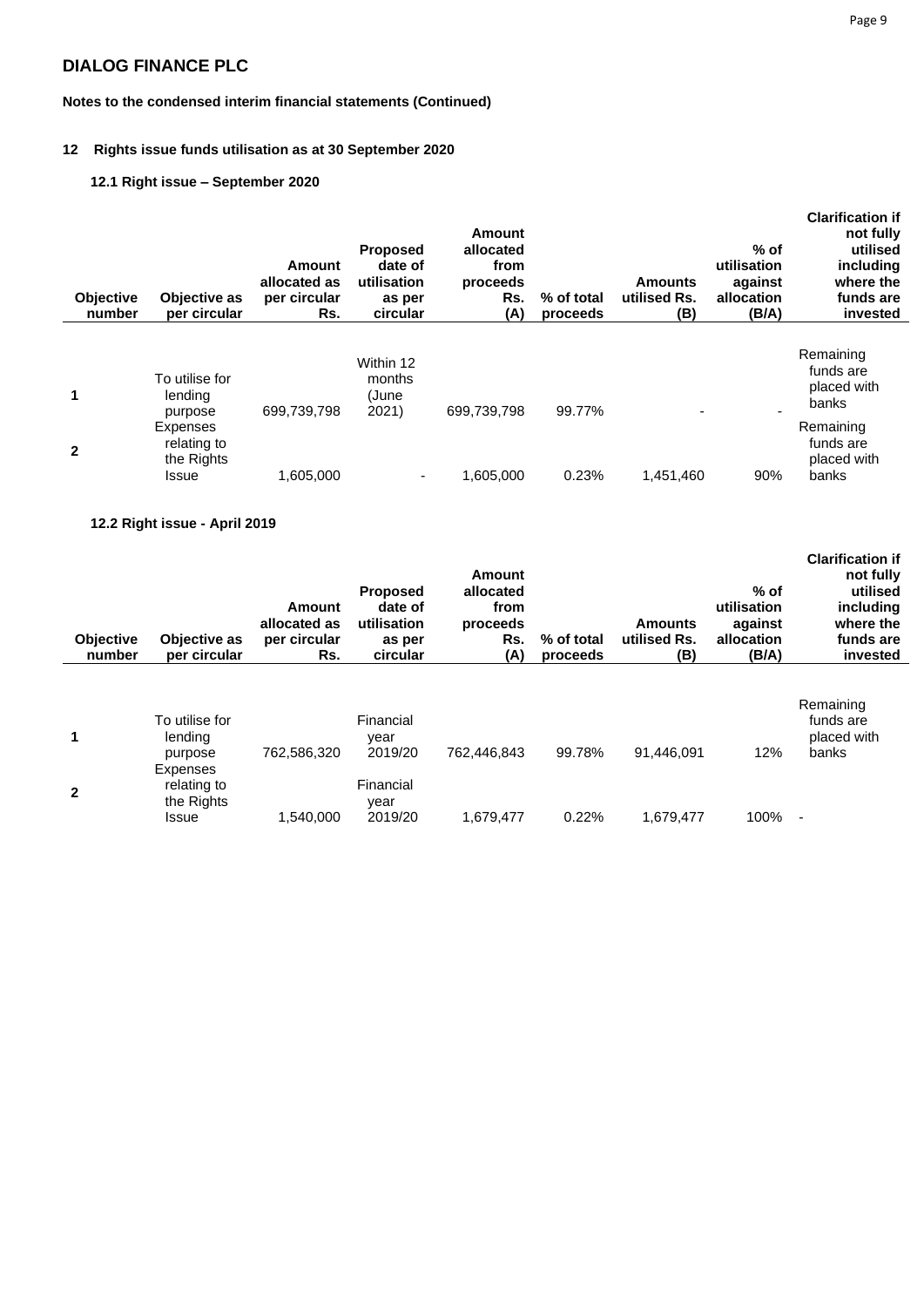#### **Selected performance indicators**

| Regulatory capital adequacy<br>Core capital (Tier I capital), Rs. '000<br>1,914,311<br>1,453,172<br>Tier I capital (after adjustments), Rs. '000<br>1,789,517<br>1,370,259<br>Total capital base, Rs. '000<br>1,789,517<br>1,370,259<br>Risk weighted assets, Rs. '000<br>1,857,439<br>2,213,125<br>Core capital adequacy ratio<br>(As a % of risk weighted assets - Minimum requirement -<br>$2020 - 6.5\%$ , $2019 - 6\%$<br>96.34%<br>61.92%<br>Total capital adequacy ratio<br>(As a % of risk weighted assets - Minimum requirement -<br>2020 - 10.5%, 2019 - 10%)<br>96.34%<br>61.92%<br>Capital funds to deposit liabilities ratio<br>189.65%<br>206.83%<br>(Minimum requirement, 10%)<br>Assets quality (quality of loan portfolio)<br>Gross non-performing accommodations, Rs. '000<br>469,990<br>616,198<br>Gross non-performing accommodations ratio, %<br>47.63%<br>31.96%<br>Net-non-performing accommodations ratio, %<br>5.03%<br>7.36%<br>Profitability<br>Interest margin, %<br>5.65%<br>8.57%<br>Return on assets (before taxes), %<br>$-7.25%$<br>$-7.52%$<br>Return on equity (after taxes), %<br>$-9.77%$<br>$-11.90%$<br><b>Regulatory liquidity (Rs. '000)</b><br>Required minimum amount of liquid assets<br>69,386<br>73,114<br>Available amount of liquid assets<br>744,626<br>1,946,954<br>Required minimum amount of government securities<br>36,765<br>62,535<br>Available amount of government securities<br>74,003<br>80,245<br><b>Memorandum information</b><br>Number of employees<br>168<br>141<br>$\overline{2}$<br>$\overline{c}$<br>Number of branches | <b>Item</b> | As at 30 Sep<br>2020 | As at 30 Sep<br>2019 |
|---------------------------------------------------------------------------------------------------------------------------------------------------------------------------------------------------------------------------------------------------------------------------------------------------------------------------------------------------------------------------------------------------------------------------------------------------------------------------------------------------------------------------------------------------------------------------------------------------------------------------------------------------------------------------------------------------------------------------------------------------------------------------------------------------------------------------------------------------------------------------------------------------------------------------------------------------------------------------------------------------------------------------------------------------------------------------------------------------------------------------------------------------------------------------------------------------------------------------------------------------------------------------------------------------------------------------------------------------------------------------------------------------------------------------------------------------------------------------------------------------------------------------------------------------------------------------------------------|-------------|----------------------|----------------------|
|                                                                                                                                                                                                                                                                                                                                                                                                                                                                                                                                                                                                                                                                                                                                                                                                                                                                                                                                                                                                                                                                                                                                                                                                                                                                                                                                                                                                                                                                                                                                                                                             |             |                      |                      |
|                                                                                                                                                                                                                                                                                                                                                                                                                                                                                                                                                                                                                                                                                                                                                                                                                                                                                                                                                                                                                                                                                                                                                                                                                                                                                                                                                                                                                                                                                                                                                                                             |             |                      |                      |
|                                                                                                                                                                                                                                                                                                                                                                                                                                                                                                                                                                                                                                                                                                                                                                                                                                                                                                                                                                                                                                                                                                                                                                                                                                                                                                                                                                                                                                                                                                                                                                                             |             |                      |                      |
|                                                                                                                                                                                                                                                                                                                                                                                                                                                                                                                                                                                                                                                                                                                                                                                                                                                                                                                                                                                                                                                                                                                                                                                                                                                                                                                                                                                                                                                                                                                                                                                             |             |                      |                      |
|                                                                                                                                                                                                                                                                                                                                                                                                                                                                                                                                                                                                                                                                                                                                                                                                                                                                                                                                                                                                                                                                                                                                                                                                                                                                                                                                                                                                                                                                                                                                                                                             |             |                      |                      |
|                                                                                                                                                                                                                                                                                                                                                                                                                                                                                                                                                                                                                                                                                                                                                                                                                                                                                                                                                                                                                                                                                                                                                                                                                                                                                                                                                                                                                                                                                                                                                                                             |             |                      |                      |
|                                                                                                                                                                                                                                                                                                                                                                                                                                                                                                                                                                                                                                                                                                                                                                                                                                                                                                                                                                                                                                                                                                                                                                                                                                                                                                                                                                                                                                                                                                                                                                                             |             |                      |                      |
|                                                                                                                                                                                                                                                                                                                                                                                                                                                                                                                                                                                                                                                                                                                                                                                                                                                                                                                                                                                                                                                                                                                                                                                                                                                                                                                                                                                                                                                                                                                                                                                             |             |                      |                      |
|                                                                                                                                                                                                                                                                                                                                                                                                                                                                                                                                                                                                                                                                                                                                                                                                                                                                                                                                                                                                                                                                                                                                                                                                                                                                                                                                                                                                                                                                                                                                                                                             |             |                      |                      |
|                                                                                                                                                                                                                                                                                                                                                                                                                                                                                                                                                                                                                                                                                                                                                                                                                                                                                                                                                                                                                                                                                                                                                                                                                                                                                                                                                                                                                                                                                                                                                                                             |             |                      |                      |
|                                                                                                                                                                                                                                                                                                                                                                                                                                                                                                                                                                                                                                                                                                                                                                                                                                                                                                                                                                                                                                                                                                                                                                                                                                                                                                                                                                                                                                                                                                                                                                                             |             |                      |                      |
|                                                                                                                                                                                                                                                                                                                                                                                                                                                                                                                                                                                                                                                                                                                                                                                                                                                                                                                                                                                                                                                                                                                                                                                                                                                                                                                                                                                                                                                                                                                                                                                             |             |                      |                      |
|                                                                                                                                                                                                                                                                                                                                                                                                                                                                                                                                                                                                                                                                                                                                                                                                                                                                                                                                                                                                                                                                                                                                                                                                                                                                                                                                                                                                                                                                                                                                                                                             |             |                      |                      |
|                                                                                                                                                                                                                                                                                                                                                                                                                                                                                                                                                                                                                                                                                                                                                                                                                                                                                                                                                                                                                                                                                                                                                                                                                                                                                                                                                                                                                                                                                                                                                                                             |             |                      |                      |
|                                                                                                                                                                                                                                                                                                                                                                                                                                                                                                                                                                                                                                                                                                                                                                                                                                                                                                                                                                                                                                                                                                                                                                                                                                                                                                                                                                                                                                                                                                                                                                                             |             |                      |                      |
|                                                                                                                                                                                                                                                                                                                                                                                                                                                                                                                                                                                                                                                                                                                                                                                                                                                                                                                                                                                                                                                                                                                                                                                                                                                                                                                                                                                                                                                                                                                                                                                             |             |                      |                      |
|                                                                                                                                                                                                                                                                                                                                                                                                                                                                                                                                                                                                                                                                                                                                                                                                                                                                                                                                                                                                                                                                                                                                                                                                                                                                                                                                                                                                                                                                                                                                                                                             |             |                      |                      |
|                                                                                                                                                                                                                                                                                                                                                                                                                                                                                                                                                                                                                                                                                                                                                                                                                                                                                                                                                                                                                                                                                                                                                                                                                                                                                                                                                                                                                                                                                                                                                                                             |             |                      |                      |
|                                                                                                                                                                                                                                                                                                                                                                                                                                                                                                                                                                                                                                                                                                                                                                                                                                                                                                                                                                                                                                                                                                                                                                                                                                                                                                                                                                                                                                                                                                                                                                                             |             |                      |                      |
|                                                                                                                                                                                                                                                                                                                                                                                                                                                                                                                                                                                                                                                                                                                                                                                                                                                                                                                                                                                                                                                                                                                                                                                                                                                                                                                                                                                                                                                                                                                                                                                             |             |                      |                      |
|                                                                                                                                                                                                                                                                                                                                                                                                                                                                                                                                                                                                                                                                                                                                                                                                                                                                                                                                                                                                                                                                                                                                                                                                                                                                                                                                                                                                                                                                                                                                                                                             |             |                      |                      |
|                                                                                                                                                                                                                                                                                                                                                                                                                                                                                                                                                                                                                                                                                                                                                                                                                                                                                                                                                                                                                                                                                                                                                                                                                                                                                                                                                                                                                                                                                                                                                                                             |             |                      |                      |
|                                                                                                                                                                                                                                                                                                                                                                                                                                                                                                                                                                                                                                                                                                                                                                                                                                                                                                                                                                                                                                                                                                                                                                                                                                                                                                                                                                                                                                                                                                                                                                                             |             |                      |                      |
|                                                                                                                                                                                                                                                                                                                                                                                                                                                                                                                                                                                                                                                                                                                                                                                                                                                                                                                                                                                                                                                                                                                                                                                                                                                                                                                                                                                                                                                                                                                                                                                             |             |                      |                      |
|                                                                                                                                                                                                                                                                                                                                                                                                                                                                                                                                                                                                                                                                                                                                                                                                                                                                                                                                                                                                                                                                                                                                                                                                                                                                                                                                                                                                                                                                                                                                                                                             |             |                      |                      |
|                                                                                                                                                                                                                                                                                                                                                                                                                                                                                                                                                                                                                                                                                                                                                                                                                                                                                                                                                                                                                                                                                                                                                                                                                                                                                                                                                                                                                                                                                                                                                                                             |             |                      |                      |